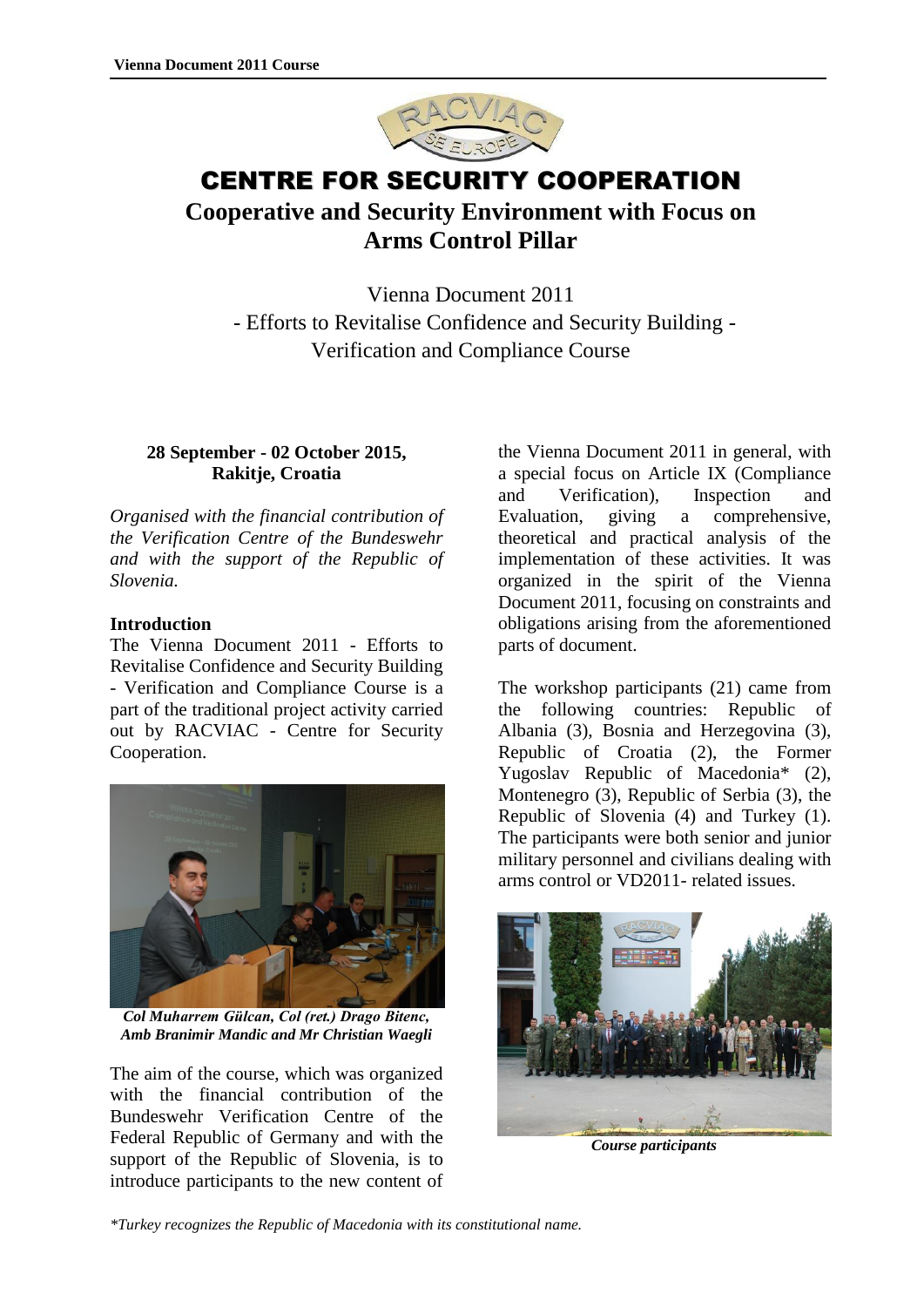#### **Vienna Document 2011 Course**

The workshop was conducted with the assistance of six (6) lecturers: Mr Christian Wägli (OSCE CPC), LtC Dragan Stojanović (MoD, RS), LtCol Dietmar Köppen (BWVC, DE), Maj László Borgula (HDF, Training and Doctrine Centre, HU), Maj Ersin Aktürk (Verification Centre, TR) and Col (ret.) Drago Bitenc, MSc (former head of Verification Centre, SI), with the actively working role of the latter as moderator of the course.



*POE procedure in Rakitje*

It was carried out as a combination of lectures and presentations followed by questions and answers, completed by syndicate work combined with a preliminary practical part in Rakitje and a practical work day in Maribor for evaluation. This course was designed with the aim of sharing expertise, opinions and lessons learned, identifying problems and teaching methods, as well correcting the possible mistakes. The course also provided a favourable environment and atmosphere for valuable and focused discussions.



*Lecturers: LtCol Dragan Stojanovic, Maj László Borgula and Maj Ersin Aktürk*

### **Execution**

The course began on 29 September 20145 with the opening address of RACVIAC Director Ambassador Branimir Mandić, who noted that RACVIAC – Centre for Security Cooperation has been organizing Vienna Document courses for the countries of the South East European region since 2001. This year RACVIAC is able to respond again to the challenges of being the first in the region to plan and carry out the Vienna Document 2011 (VD'11) Compliance and Verification Course, reflecting the changes of the New Vienna Document 2011 adopted in December 2011.



*Briefing in Maribor, HQ of 72nd Brigade*

He added that the respected lecturers invited from the national arms control agencies, international organizations or verification centers, as well as the members of the academia of the federal republic of Germany, Hungary, Republic of Serbia, Republic of Slovenia, Republic of Turkey and the United States, who have a wide range of experiences in this field. Furthermore, he expressed special thanks to the Republic of Slovenia for being the host of the practical part of the course.



*After arrival to the base in Maribor*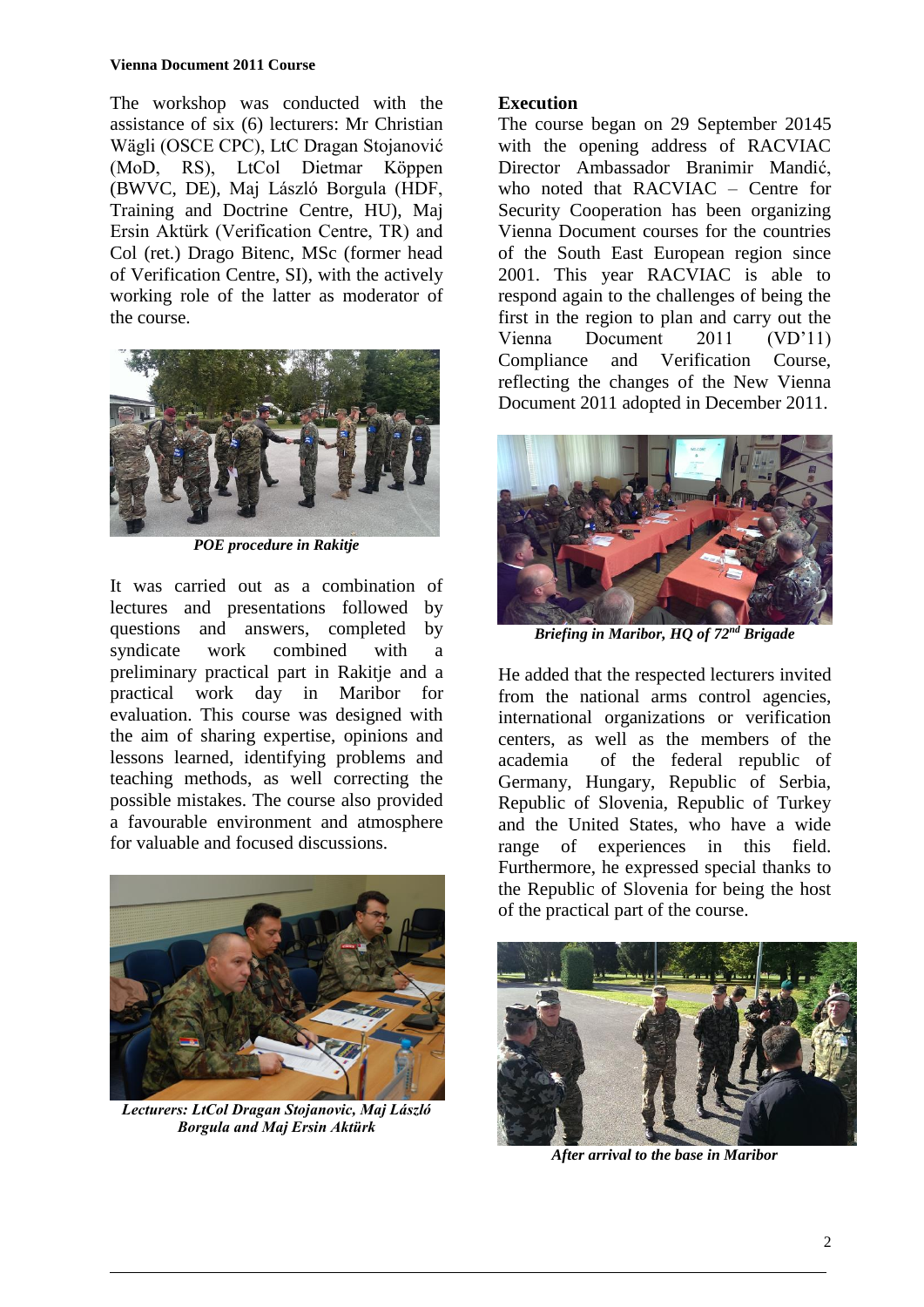The course began with an introductory presentation by Mr Christian Wägli (OSCE CPC), with the title: "The OSCE politicomilitary dimension." During the day the audience could listen to another lecture delivered by Maj László Borgula "*Vienna document information – Obligations/notifications.*"

According to the traditions, the second and third working days were consecrated to the preparation, and in this spirit was delivered the presentations from the presenters: LtCol Dietmar Köppen, Maj László Borgula, LtCol Dragan Stojanović, Col (ret.) Drago Bitenc and Maj Ersin Aktürk ("*VD2011 – a general overview; VD2011 – Chapter IX; Planning and preparing an escort mission; Project planning guidelines; Chapter X (Regional Measures) and national experience in the implementation of the Chapter X; Roles of members of Inspection/Evaluation team; Chapter III – Risk Reduction – Ukraine; National Experience in the implementation of the VD2011: Inspection and evaluation visit"*). The presentations were followed by syndicate work combined with a preliminary practical part in Rakitje, separating the participants into four subgroups.

On the last working day the participants have visited Maribor and conducted a practical exercise at the 72nd Brigade in Slovenia. The chief of staff of the brigade and his colleagues has shared comprehensive information with the participants – according to the instructions and in the spirit of the Treaty. The whole visit's atmosphere was an extremely friendly one, together with the closing ceremony, with lunch, exchanging of gifts and certificates.



*BrigGen Zdravko Jakop and the commander of the 72nd Brigade in Maribor*

## **Conclusion**

The lecturers professionalism and experience, as well as their presentations, were highly appreciated by the participants. According to the participants` evaluation, the course was successful, very interesting and well organized. Most of the participants were members of national authorities



*Briefing at the 72nd Brigade. In the foreground BrigGen Zdravko Jakop, Amb Branimir Mandic, Mr Ivan Hostnik and Col (ret.) Drago Bitenc*